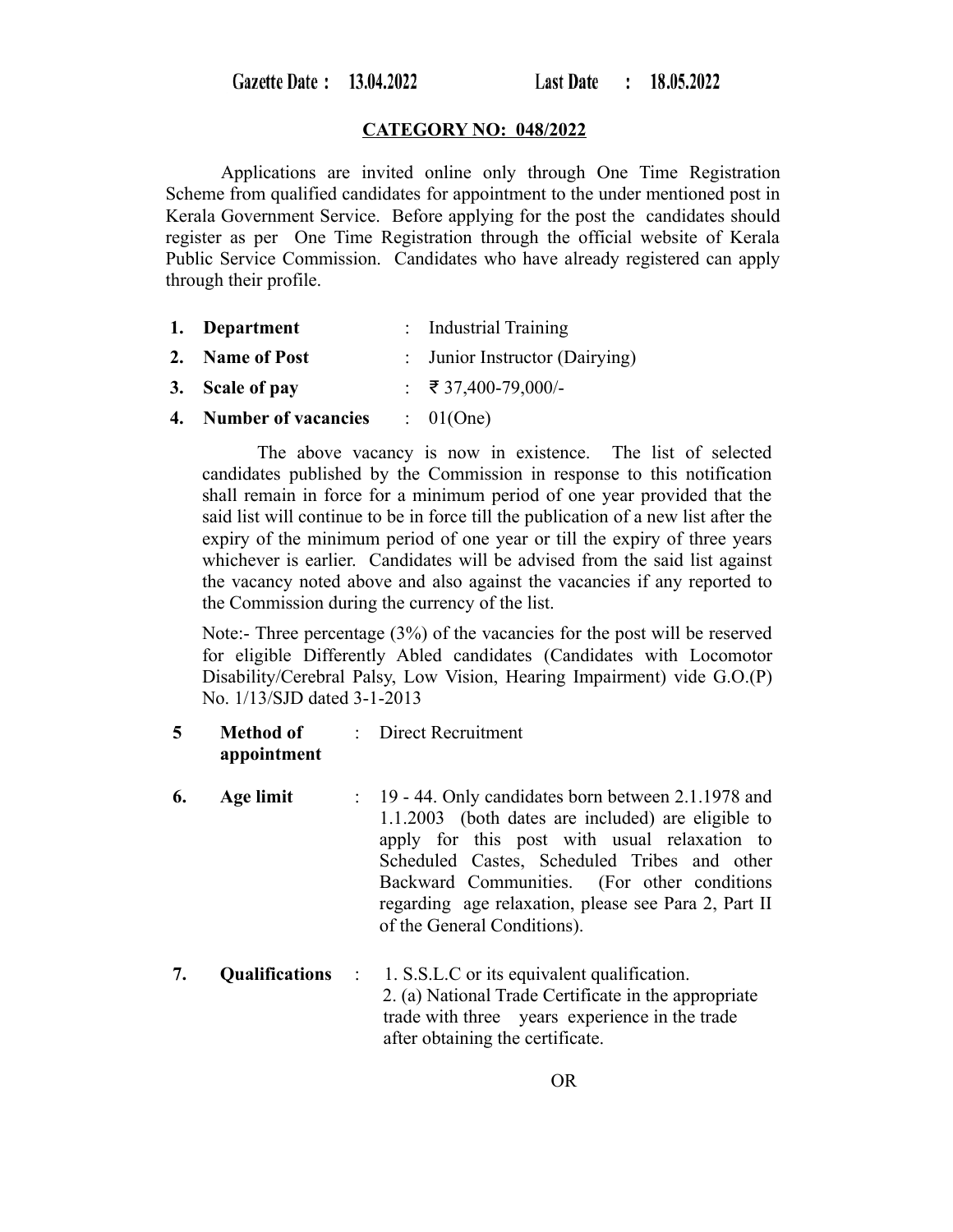(b) National Apprenticeship Certificate in the appropriate trade with one year experience after obtaining the certificate.

OR

 (c) Diploma in the appropriate branch of Engineering from a Government or Government Recognized polytechnic or its equivalent qualification.

Note:-The experience gained by a Workshop Attender in the trade can also be deemed to be qualifying experience in the trade for selection to this post.

**Note**:-

- 1. Rule 10 a (ii) of part II of KS & SSR is applicable.
- 2. Candidates who claim equivalent qualification instead of qualification mentioned in the notification shall produce the relevant Government Order/Equivalency Certificate from the institution concerned to prove the equivalency at the time of verification, only then such qualification shall be treated as equivalent to the prescribed qualification.
- 3. In the case of difference in original caste/ community claimed in the application and that entered in SSLC book, the candidate shall produce a Gazette notification in this regard, along with Non Creamy Layer Certificate/ Community Certificate at the time of certificate verification.
- 4. Candidates belonging to SC/ST shall be exempted from the qualification of Experience prescribed for direct recruitment.
- 5. Candidates who claim qualification 2(a) or (b) should obtain experience certificate in the format given in Annexure itself and enter details regarding experience (certificate number, date, name of post, period, issuing authority, name of institution etc) and upload scanned image of the same/declaration (in the case of candidates who have possessed the required experience but have not obtained the experience certificate due to prevailing pandemic situation restrictions) in the profile to make submission of application possible. Candidates should produce the certificate as and when asked for the same by the Commission.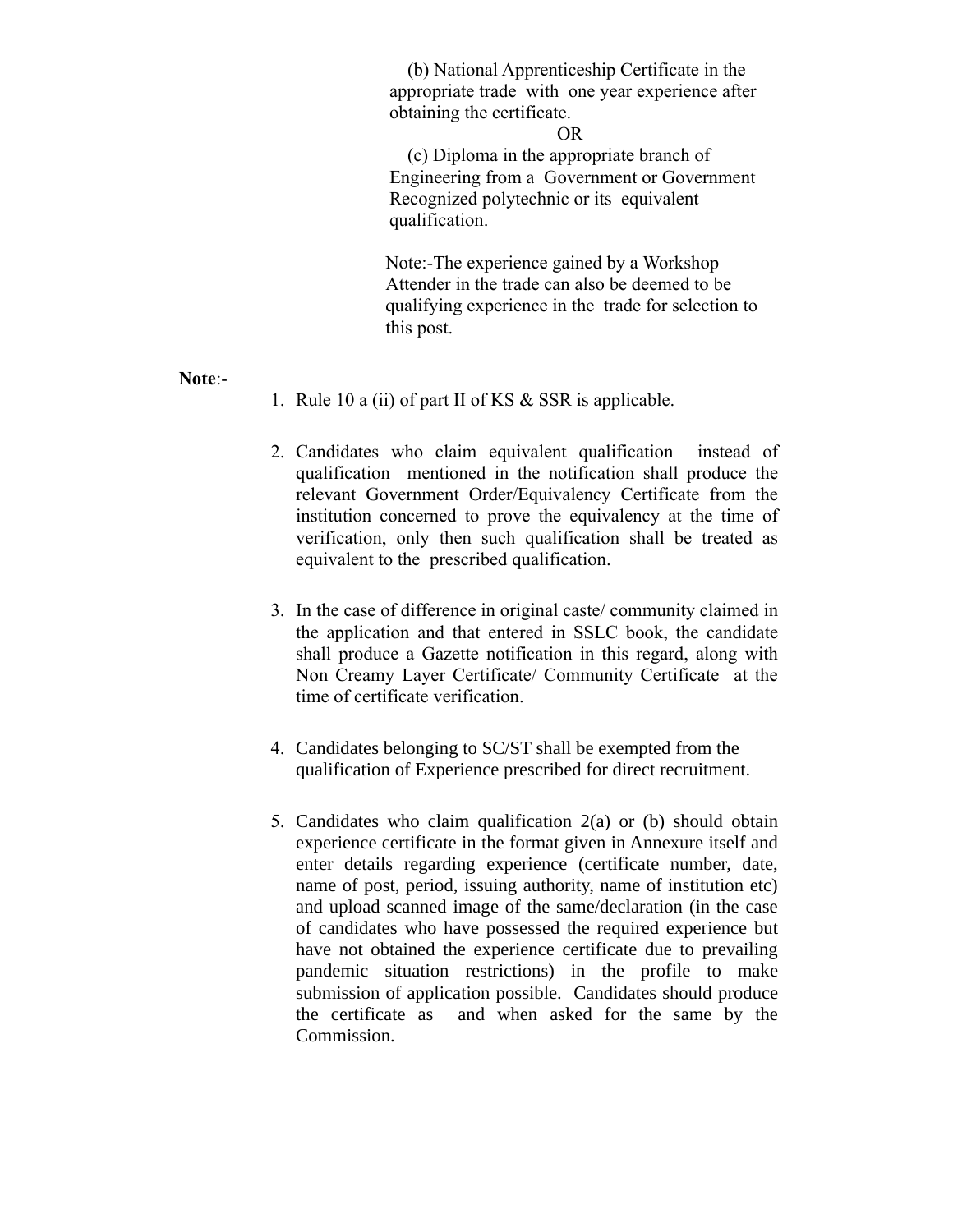# **ANNEXURE CERTIFICATE OF EXPERIENCE**

Name of firm (Company/Corporation/Govt. : Dept./ Co-operative Institution etc).

Registration No. (SSI Registration or any other Registration Number) with date of Registration :

Authority from where Registration obtained :

### **Issued** to to the set of the set of the set of the set of the set of the set of the set of the set of the set of the set of the set of the set of the set of the set of the set of the set of the set of the set of the set o

Sri/Smt.................................................................................................................... .. (here enter the name and address of the candidate). This is to certify that the above mentioned person has worked/has been working/is working in this Institution as.................................... ….............(here enter the name of post holding or held and the nature of assignment ie. Regular worker/ Temporary worker/Paid Apprentice/Trainee/Casual Labourer etc. [Strike off whichever is not applicable]) on Rs................................................per day/ per mensem for a period of ..........years..................months................days from.................to ….....................................

# **Dated Signature, Name and Designation of the issuing Authority Place : with Name of Institution**

**Date of Issue :**

 **(Office Seal)**

#### **DECLARATION**

| Experience Certificate has actually worked/is working  |  |  |  |  |  |  |  |  |  |  |
|--------------------------------------------------------|--|--|--|--|--|--|--|--|--|--|
|                                                        |  |  |  |  |  |  |  |  |  |  |
|                                                        |  |  |  |  |  |  |  |  |  |  |
|                                                        |  |  |  |  |  |  |  |  |  |  |
| maintained by the employer as per the provision of the |  |  |  |  |  |  |  |  |  |  |
|                                                        |  |  |  |  |  |  |  |  |  |  |

Also certified that I am the Authorised Officer to inspect the registers kept by the employer as per the provisions of the …............................Act/Rules of the State/Central Government.

# **Dated Signature, Name, Place: Designation & Name of office of Attesting Officer Date: (The notified enforcement officer as per Act and Rules)**

#### **(Office Seal)**

**NB:** The veracity of the experience certificate will be subjected to scrutiny and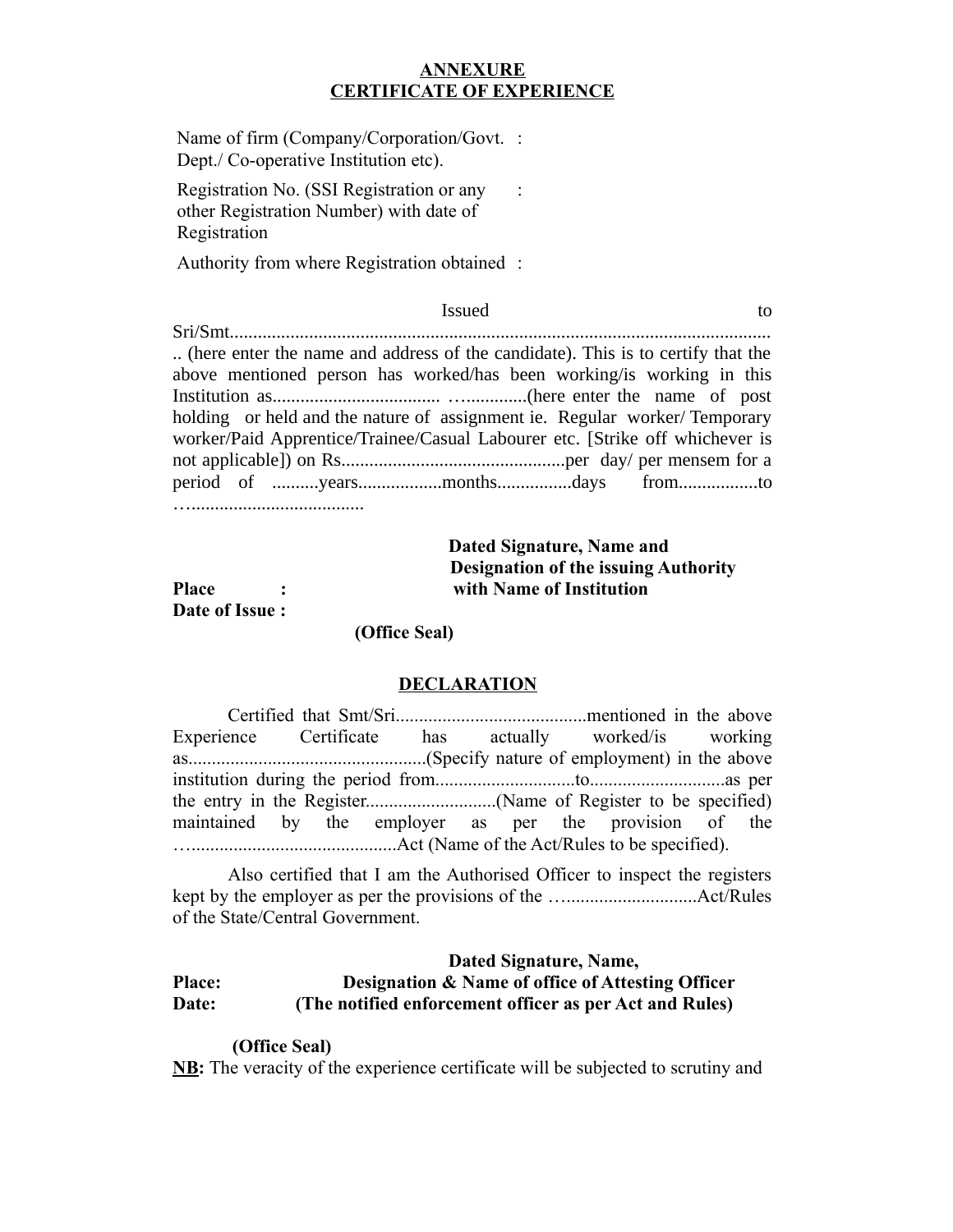legal action will be initiated against those who issue or produce bogus certificate.

# **DECLARATION FOR THOSE WHO COULD NOT OBTAIN EXPERIENCE CERTIFICATE**

I, . . . . . . . . . . . . . . . . . . . . . . . . . . . . . . . . .. . . . . . . . . . . . . . . . . . . . . . . . . . . . . . . . . . . . . . . . . . . . . . . . . . . .(here enter name and address of the candidate) certify that I have worked / have been working/ is working in......................................................................... (here enter name of Institution/Company /Corporation/Govt. Department /Co-operative institution etc.) as . . . . .. . . . . . . …............................(here enter the name of post holding or held and the nature of assignment ie. Regular worker/Temporary worker/Paid Apprentice /Trainee/Casual Labourer etc.[Strike off whichever is not applicable]) on Rs. . . . . . . . . . .. .per day/per mensem for a period of . . . . . . .years . . . . . . .months. . . . . . . ..days from . . . . . . .to . . . . . . . . . ..I will produce the prescribed experience certificate as and when called for by the Commission.

## **Place:**

# **Date :** Signature of Candidate

**8. Probation :** Every person appointed to this post shall be on probation from the date on which he/she joins duty for a total period of two years of duty within a continuous period of three years.

# **9. Method of submitting applications :-**

(a) Candidates must register as per 'ONE TIME REGISTRATION' with the Official Website of Kerala Public Service Commission [www.keralapsc.gov.in](http://www.kerealapsc.gov.in/) before applying for the post. Candidates who have registered can apply by logging on to their profile using their User-ID and password. Candidates must click on the **'Apply Now'** button of the respective posts in the Notification Link to apply for the post. The photograph uploaded should be one taken after 31.12.2012. Candidates who register for the first time from 01.01.2022 onwards should upload photograph taken within 6 months.Name of the candidate and the date of photograph taken should be printed legibly at the bottom portion. The photograph once uploaded meeting all requirements shall be valid for 10 years from the date of uploading. There is no change in other instructions regarding the uploading of photographs. No application fee is required. Candidates are responsible for the correctness of the personal information and secrecy of password. Before the final submission of the application on the profile candidates must ensure correctness of the information in their profile. They must quote the User-ID for further communication with the Commission. Application submitted is provisional and cannot be deleted or